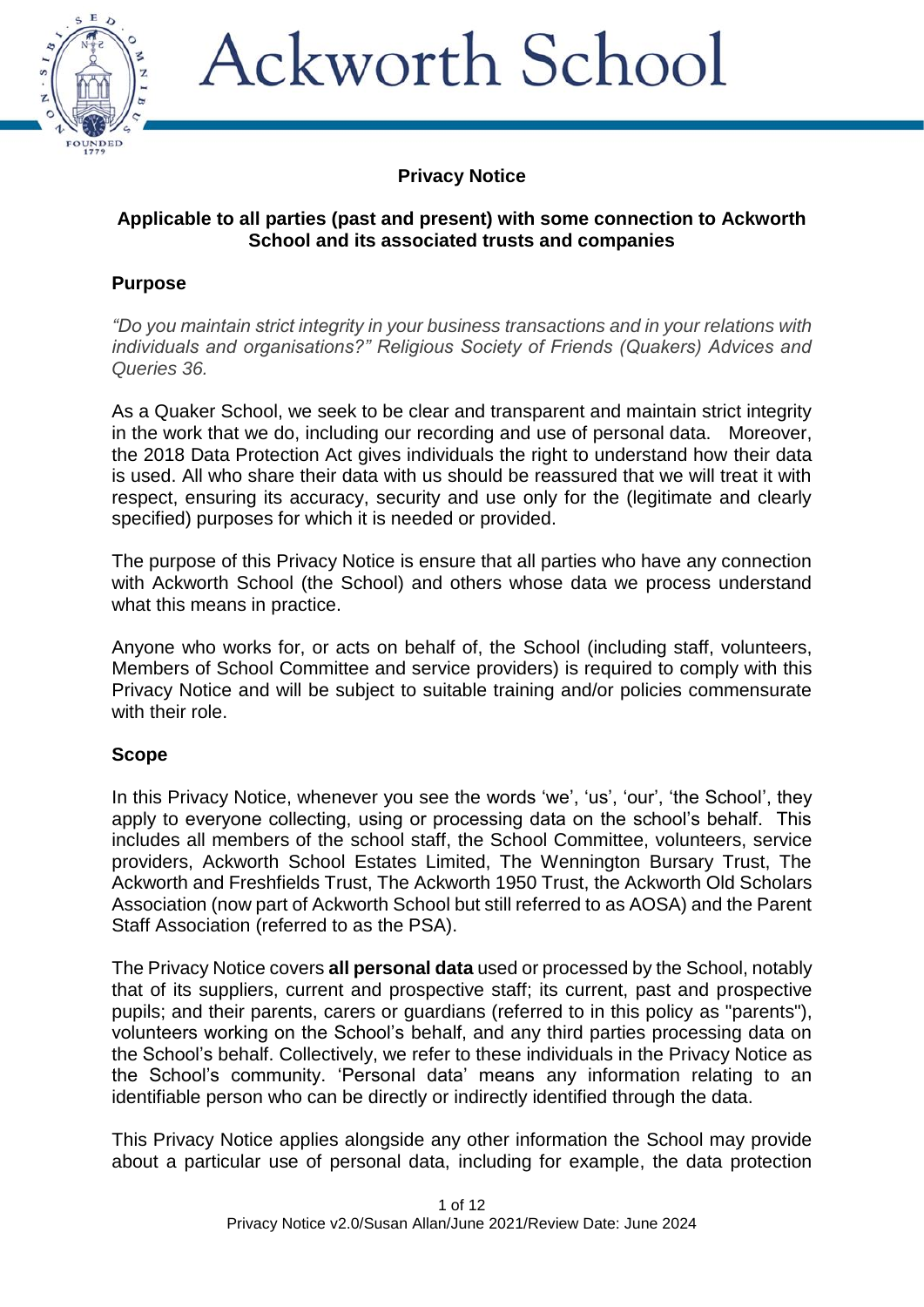

impact assessment in respect of remote learning attached as an addendum to this Privacy Notice.

This Privacy Notice also applies in addition to the School's other relevant terms and conditions and policies, including:

- any contract between the School and its staff or the parents of pupils;
- the School's policy on taking, storing and using images of children;
- the School's retention of records policy;
- the School's safeguarding, pastoral, bullying and health and safety policies, including how concerns or incidents are recorded; and
- the School's IT policies, including its Computer Acceptable Use Policy, iPad user policy and Home and Remote Working Policy.

### **Responsibility for Data Protection**

The School has appointed the Bursar as the Privacy and Compliance Officer who will deal with all requests and enquiries concerning the School's uses of personal data (see section on Your Rights below) and endeavour to ensure that all personal data is processed in compliance with this policy and thus with Data Protection Law.

### **Why the School Needs to Process Personal Data**

In order to carry out its ordinary duties, the School needs to process a wide range of personal data about individuals (including current, past and prospective staff, pupils or parents) as part of its daily operation.

### **Contractual obligations**

The school needs to process personal data in order to fulfil its contractual obligations to its service providers, staff, and parents of its pupils, for example for making and receiving contractual payments and providing necessary data to pension providers.

### **Legitimate Interests**

Other uses of personal data will be made in accordance with the School's legitimate interests or the legitimate interests of third parties that are key to the effective functioning of the school (e.g. examination boards). This covers the processing of personal data that is necessary for the school to function whilst not outweighing any objection or risks to a data subject's rights and freedoms

The School expects that the following uses will fall within that category of its legitimate interests:

- 1. For the purposes of pupil selection, confirming the identity of prospective pupils and their parents and retaining a record if appropriate for the purposes of future applications or openings;
- 2. Providing education services including musical education, physical training or spiritual development, career services, and extra-curricular activities to pupils and monitoring pupils' progress and educational needs, including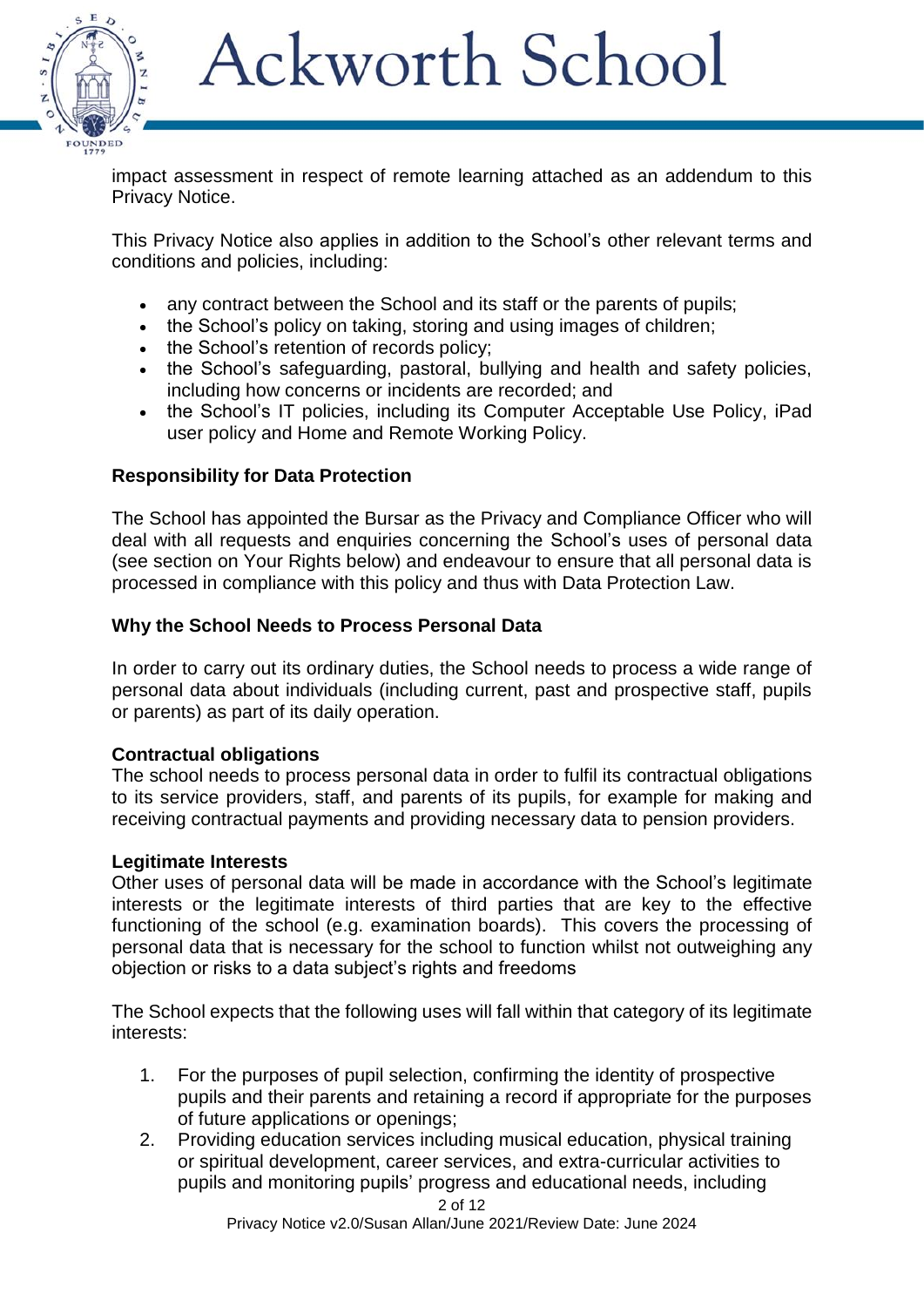

where such activities are provided remotely (either temporarily or permanently);

- 3. Using remote learning platforms as part of this provision of education services;
- 4. To enable pupils to take part in national or other assessments, and to publish the results of public examinations or other achievements of pupils of the School
- 5. Giving and receive information and references about past, current and prospective pupils, including those relating to outstanding fees or payment history, to/from any educational institution that the pupil attended or which they wish to attend; and provide references to potential employers of past pupils;
- 6. Safeguarding pupils' welfare and providing appropriate pastoral care;
- 7. Monitoring the use of the School's IT and communications systems in accordance with the School's IT Computer Acceptable Use Policy and i-Pad User Policy;
- 8. Enabling relevant authorities to monitor the School's performance and to intervene or assist with incidents as appropriate;
- 9. Maintaining relationships with alumni and the School community, including direct marketing or fundraising activity (see the section below on Keeping in Touch and Supporting the School;
- 10. Confirming the identity and background of anyone wishing to make a donation;
- 11. For the purposes of school management planning and forecasting, research and statistical analysis;
- 12. To carry out or cooperate with any School or external complaints, disciplinary or investigation process; and
- 13. Where otherwise reasonably necessary for the School's purposes, including to obtain appropriate professional advice and insurance for the School.

### **Legal Requirement**

The following uses of personal data by the School are required to meet the School's legal obligations:

- Data processing required for tax, diversity and gender pay gap analysis;
- For regulatory record keeping / compliance purposes in respect of immigration requirements, as an employer and/or visa sponsor;
- To take up references prior to engagement of volunteers and staff including but not limited to Disclosure and Barring Service (DBS) applications, "List 99" checks on previous employment references and if applicable overseas police checks;
- To comply with Her Majesty's Revenue and Customs' regulations and those of pension providers;
- To comply with Health and Safety law;
- To comply with local authority instructions.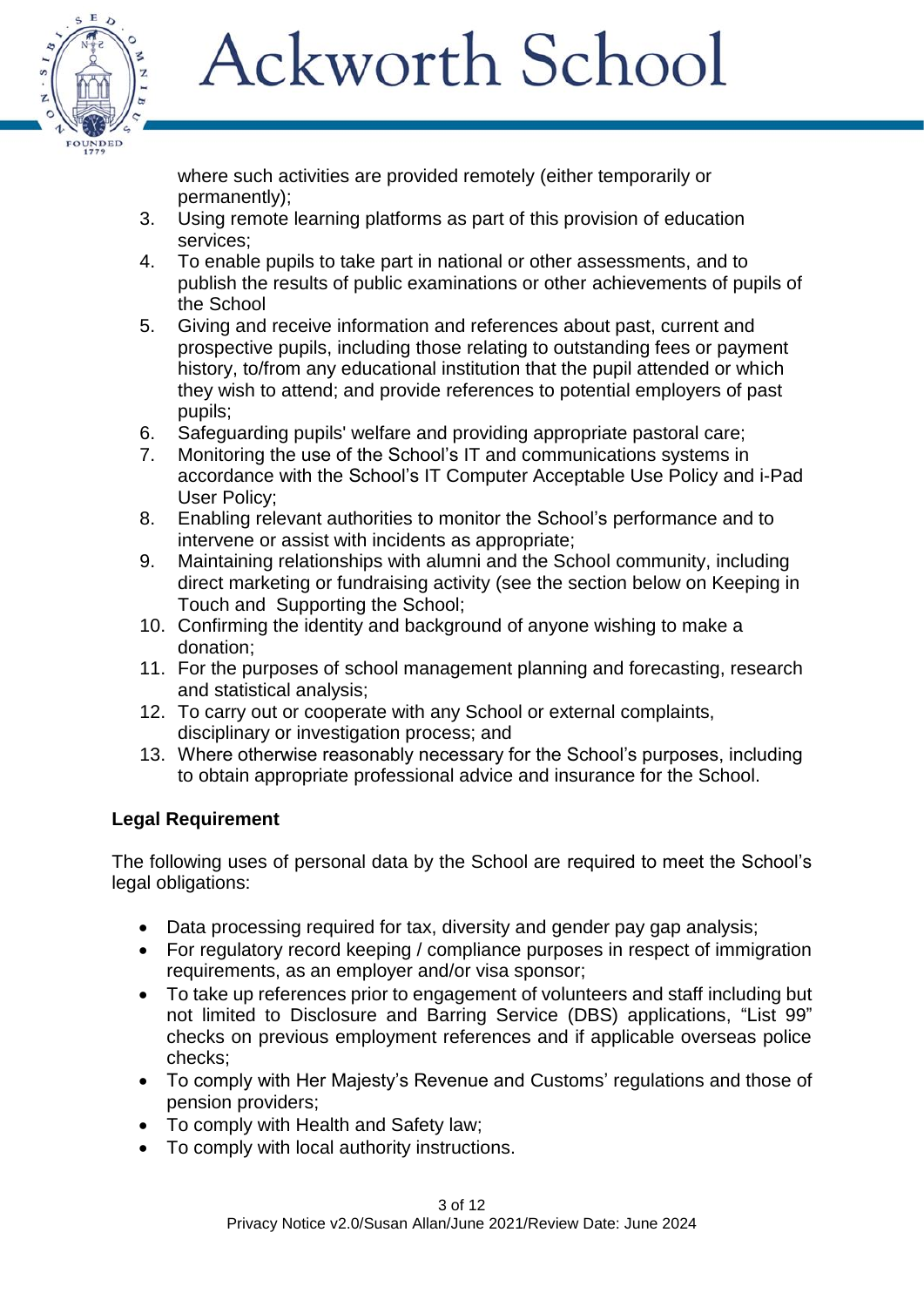

### **Consent**

Examples of where we do rely on consent are:

- To make use of photographic images of pupils in School publications, on the School website and (where appropriate) on the School's social media channels in accordance with the School's policy on taking, storing and using images of children;
- Collecting and using data for certain types of fundraising activity (notably for the use of electronic fundraising in accordance with the Privacy Electronic Communications Regulations).

Where the School is relying on **consent** as a means to process personal data, any person may withdraw this consent at any time.

### **Types of Personal Data Processed by the School**

This will normally include (by way of example):

- names, addresses, telephone numbers, e-mail addresses and other contact details;
- car details (about those who use our car parking facilities);
- bank details and other financial information, e.g. about parents (or others) who pay fees to the school, contractors and staff who need paying etc; In addition the school may collect any anti-money-laundering information we are required to collect by law;
- past, present and prospective pupils' academic, disciplinary, admissions and attendance records (including information about any special needs), and examination scripts and marks;
- data in personnel files, including qualifications, employment history, performance appraisal and safeguarding;
- nationality and other immigration status information (e.g. right to work / study), including copies of passport information (retained for booking and during school trips and to comply with immigration sponsor requirements)
- where appropriate, information about individuals' health and welfare;
- contact details for their next of kin;
- references given or received by the School about pupils, and relevant information provided by previous educational establishments and/or other professionals or organisations working with pupils;
- correspondence with and concerning staff, pupils and parents past and present; and
- images of pupils (and occasionally other individuals) engaging in School activities.

In addition, the School will on occasion need to process **special category personal data** (concerning health, ethnicity, religion, or sexual life) or criminal records information (such as when carrying out DBS checks) in accordance with rights or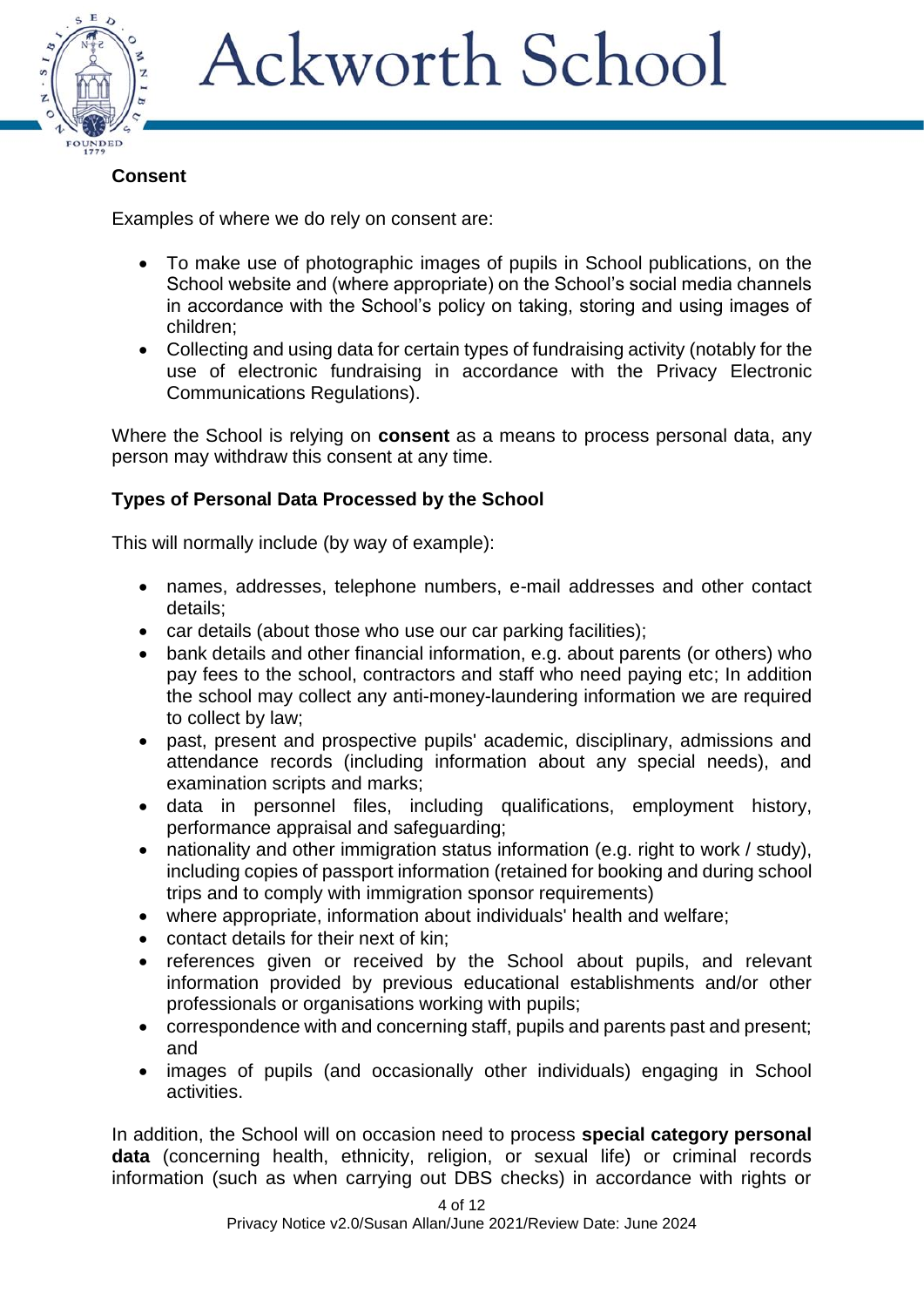

duties imposed on it by law, including as regards safeguarding and employment, or from time to time by explicit consent where required. These reasons could include:

- To safeguard pupils' welfare and provide appropriate pastoral (and where necessary, medical) care, and to take appropriate action in the event of an emergency, incident or accident, including by disclosing details of an individual's medical condition or other relevant information where it is in the individual's interests to do so: for example for medical advice, for social protection, safeguarding, and cooperation with police or social services, for insurance purposes or to caterers or organisers of School trips who need to be made aware of dietary or medical needs;
- To provide educational services in the context of any special educational needs of a pupil;
- To provide spiritual education in the context of any religious beliefs;
- In connection with employment of its staff, for example DBS checks, welfare, union membership or pension plans;
- As part of any School or external complaints, disciplinary or investigation process that involves such data, for example if there are Special Educational Needs and Disability (SEND), health or safeguarding elements; or
- For legal and regulatory purposes (for example child protection, diversity monitoring and health and safety) and to comply with its legal obligations and duties of care.

### **How the School Collects Data**

Most information is collected from the individual directly (and in the case of pupils, from their parents). This may be via a form, or simply in the ordinary course of interaction or communication (such as email or written assessments).

In some cases personal data will be supplied by third parties (for example another School, or other professionals or authorities working with that individual); or collected from publicly available resources.

### **Data Accuracy and Security**

The School will endeavour to ensure that all personal data held in relation to an individual is as up to date and accurate as possible. Individuals should notify the School of any significant changes to important information, such as contact details, held about them.

The School constantly monitors what appropriate technical and organisational steps it must take to ensure the security of personal data about individuals, including policies around use of technology and devices, and access to School systems. All staff and governors are made aware of this policy and their duties under Data Protection Law and receive relevant training.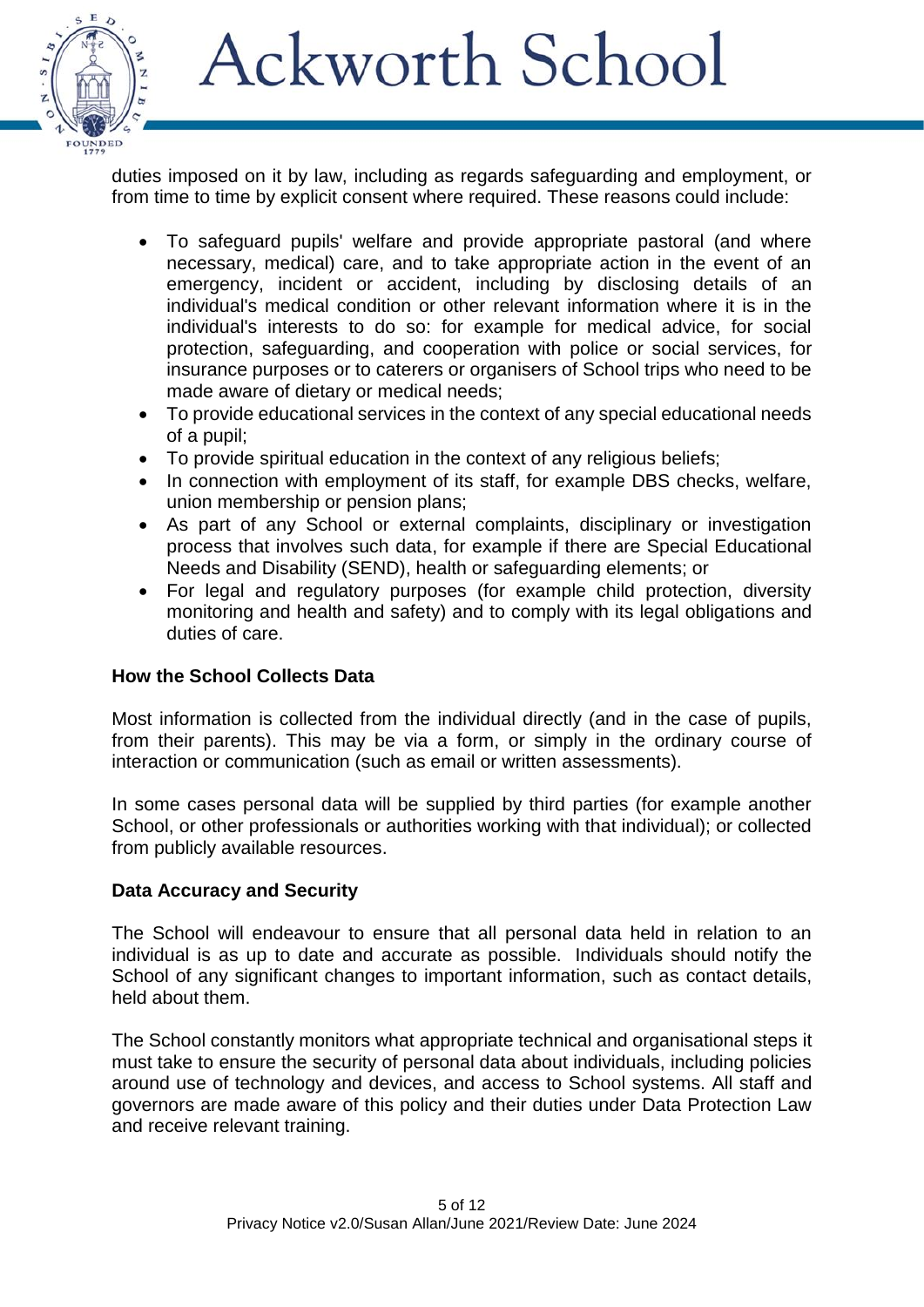

#### **Who has Access to Personal Data and With Whom the School Shares it**

Occasionally, the School will need to share personal information relating to its community with third parties, such as:

- professional advisers (e.g. lawyers, insurers, PR advisers and accountants);
- government authorities (e.g. HMRC, DfE, police or the local authority);
- appropriate regulatory bodies e.g. [Teachers Regulation Ag](https://www.gov.uk/government/organisations/national-college-for-teaching-and-leadership)ency (TRA), the [Independent Schools Inspectorate,](https://www.isi.net/) the Charity Commission or the Information Commissioner and;
- Academic authorities e.g. Awarding Bodies (Examination Boards), those who provide education services (e.g. CEM Centre);
- Trustees of bursary trust funds.
- appropriate contractors, such as visiting music teachers;
- organisations set up to help establish and maintain relationships between the School and its community, such as the Ackworth School Parent Staff Association (PSA), Ackworth Old Scholars Association (AOSA) and Graduway,
- Web developers: the school uses web based accounting software (Accounts IQ), the school database (iSAMS) is stored in the cloud, and the school uses a third party IT service provider (North Yorkshire Traded Services);
- a third party caterer with whom personal data may sometimes be shared (Thomas Franks);
- School photographers or old scholar groups.
- Stage 3 complaints panels, which will include independent panel members;
- third parties and their advisers in the event of a possible or actual sale, merger or other restructuring of the school; and
- government authorities (e.g. HMRC, DfE, CAFCASS, police, Home Office, a relevant public health / NHS body and / or local authority) and/or appropriate regulatory bodies (e.g. the [Teaching Regulation Agency,](https://www.gov.uk/government/organisations/teaching-regulation-agency) the Independent [Schools Inspectorate,](https://www.isi.net/) the [Charity Commission\)](https://www.gov.uk/government/organisations/charity-commission);

In accordance with Data Protection Law, this type of external data processing is always subject to contractual assurances that personal data will be kept securely and used only in accordance with the school's specific directions.

We will not however share personal information about our workforce with anyone without receiving the explicit consent to do so unless the law and /or our policies require us to do so.

For the most part, personal data collected by the School will remain within the School, and will be accessed and processed by appropriate individuals only in accordance with access protocols (i.e. on a 'need to know' basis).

### **Sensitive Medical and Safeguarding Data**

Particularly strict rules of access apply in the context of: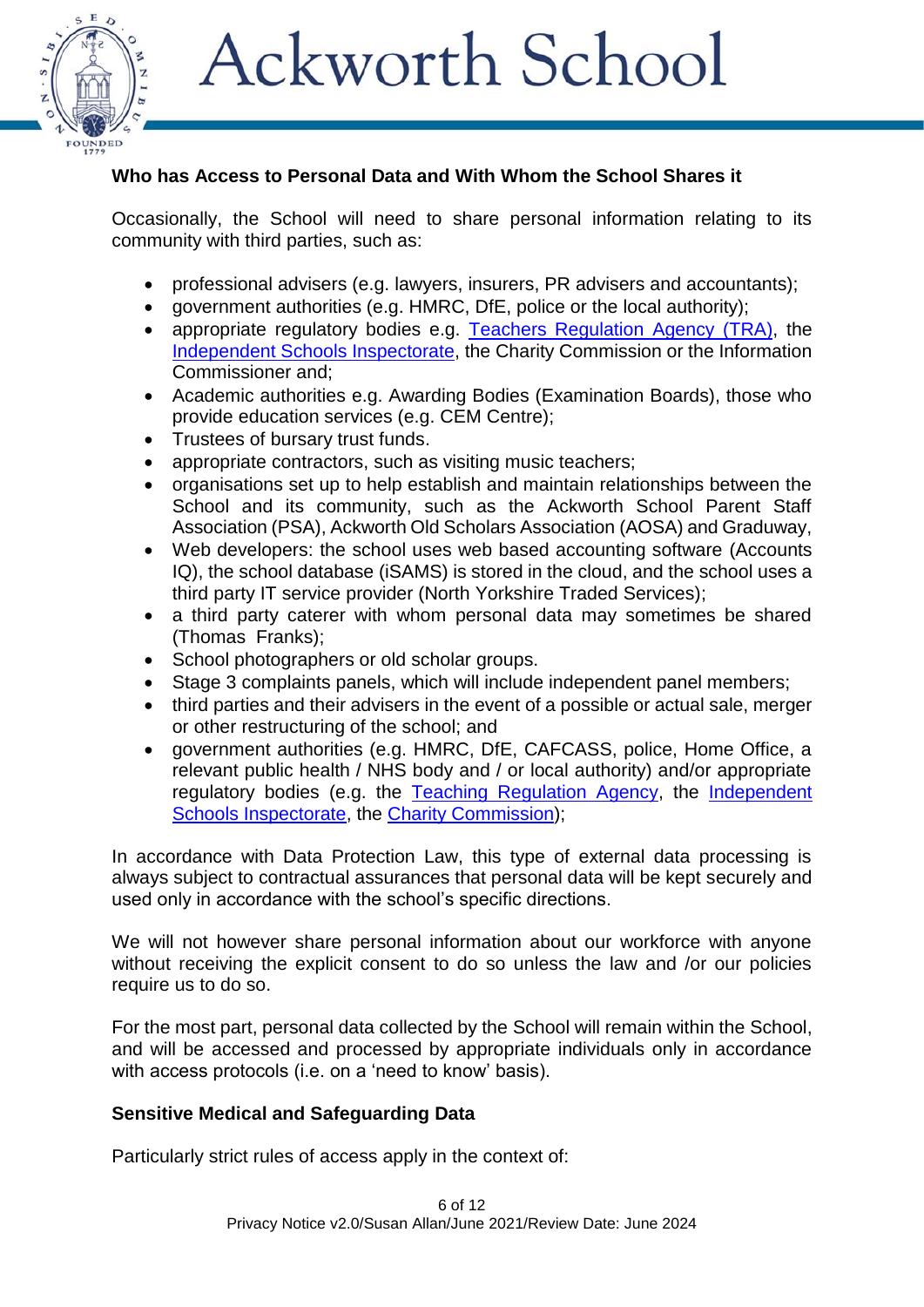

• Medical data. The school needs to process such information to comply with statutory duties and to keep pupils and others safe, but the school will ensure only authorised staff can access information on a need-to-know basis. This may include wider dissemination if needed for school trips or for catering purposes. Express consent will be sought where appropriate.

However, a certain amount of any SEND pupil's relevant information will need to be provided to staff more widely in the context of providing the necessary care and education that the pupil requires.

 Safeguarding data. Under duties imposed by law and statutory guidance (including 'Keeping Children Safe in Education or KCSIE) the School is required to record or report incidents and concerns that arise or are reported to it, in some cases regardless of whether they are proven, if they meet a certain threshold of seriousness in their nature or regularity. This is likely to include file notes on personnel or safeguarding files, and in some cases referrals to relevant authorities such as the Local Authority Designated Officer (LADO) or police. KCSIE also requires that, whenever a child leaves the school to join another school or college, his or her child protection file is promptly provided to the new organisation. The school will retain a copy in accordance with its retention policy for material related to safeguarding matters.

For further information about this, please view the School's Safeguarding Policy.

### **How Long we Keep Personal Data**

There is a separate data protection and retention policy that sets out the duration and rationale for data retention. The principles of data retention underlying this policy are that:

- the School will retain personal data securely and only in line with how long it is necessary to keep for a legitimate and lawful reason, including contractual obligations;
- data is retained in line with statutory duties and government guidance relating to Schools, including for safeguarding;
- the retention of data will take on board the disclosure requirements for potential future litigation;
- data retention**,** confidentiality and privacy will be fully in line with the GDPR.

Typically, the legal recommendation for how long to keep ordinary staff and pupil personnel files is up to 7 years following departure from the School. However, incident reports and safeguarding files need to be kept much longer, in accordance with specific legal requirements. In particular, the Independent Inquiry into Child Sexual Abuse (IICSA) stipulates that, until further notice, all staff files should be retained for 50 years after leaving.

A limited and reasonable amount of information will be retained for archiving purposes, and even where you have requested we no longer keep in touch with you, we will need to keep a record of the fact in order to fulfil your wishes (called a "suppression record").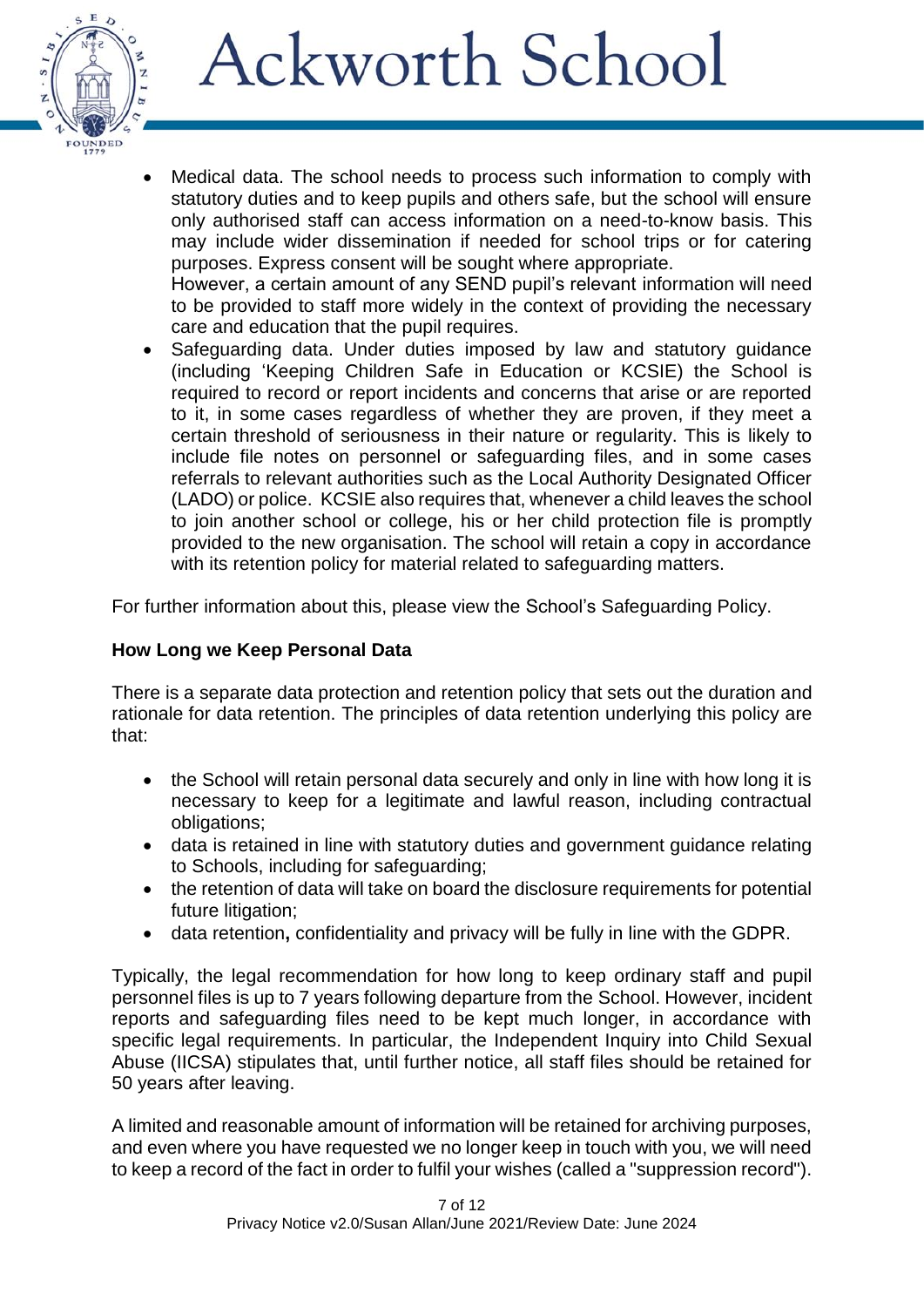

If you have any specific queries about how our retention policy is applied, or wish to request that personal data that you no longer believe to be relevant is considered for erasure, please contact the Bursar on Bursar@Ackworthschool.com. However, please bear in mind that the School will often have lawful and necessary reasons to retain personal data even following such a request.

### **Keeping in Touch and Supporting the School**

The School and/or any relevant other organisation will use the contact details of parents, alumni and other members of the School community to keep them updated about the activities of the School, or alumni and parent events of interest, including by sending updates and newsletters, by email and by post. Given that this is covered by the School's Legitimate Interests, the School will, unless the relevant individual objects:

- Share personal data about parents and/or alumni, as appropriate, with organisations set up to help establish and maintain relationships between the School and its community, such as the Ackworth School Parent Staff Association (PSA) Ackworth Old Scholars Association (AOSA) and Graduway,
- Contact parents and/or alumni (including via the organisations above) by post, telephone and email in order to promote and raise funds for the School and, where appropriate, other worthy causes;

Should you wish to limit or object to any such use, or would like further information about them, please contact the Bursar in writing. You always have the right to withdraw consent, where given, or otherwise object to direct marketing or fundraising. However, the School is nonetheless likely to retain some of your details (not least to ensure that no more communications are sent to that particular address, email or telephone number).

### **Your Rights**

Individuals (both pupils and parents) have various rights under Data Protection Law to access and understand their own personal data held and processed by the school, and in some cases ask for it to be erased or amended, or to have it transferred elsewhere, or for the school to stop processing it – but subject to certain exemptions and limitations.

The school will endeavour to respond to any such written requests as soon as is reasonably practicable and in any event within statutory time-limits (which is generally one month, but actually fulfilling more complex or multiple requests, e.g. those involving third party information, may take 1-2 months longer). Individuals (both pupils and parents) have various rights under Data Protection Law to access and understand their own personal data held and processed by the school, and in some cases ask for it to be erased or amended, or to have it transferred elsewhere, or for the school to stop processing it – but subject to certain exemptions and limitations.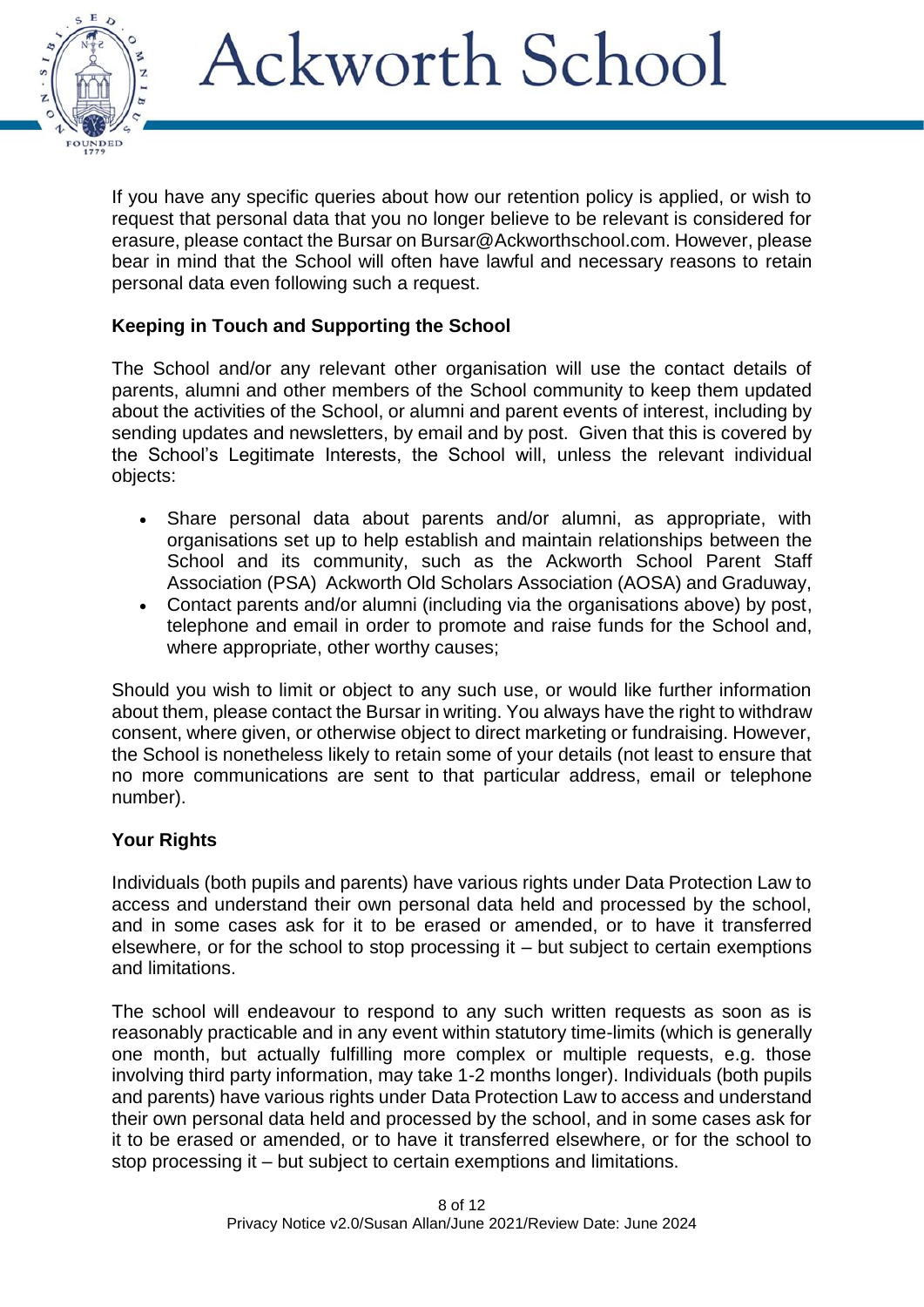

You have the following rights:

- to obtain access to, and copies of, the personal data that we hold about you;
- to be informed about how your personal information is collected, used, shared and retained;
- to receive from us the personal data we hold about you which you have provided to us, in a reasonable format specified by you, including for the purpose of you transmitting that personal data to another data controller;
- to object, on grounds relating to your particular situation, to any of our particular processing activities where you feel this has a disproportionate impact on your rights.
- to require us correct any inaccuracies in your personal data;
- In some cases to ask for it to be erased;
- or amended or have it transferred to others, or for the School to stop processing it – but subject to certain exemptions and limitations.
- Where the information is held on the basis of consent to request that we restrict our data processing activities (and, where our processing is based on your consent, you may withdraw that consent, without affecting the lawfulness of our processing based on consent before its withdrawal);

Please note that the above rights are not absolute, and we may be entitled to refuse requests where exceptions apply.

Any individual wishing to access or amend their personal data, or wishing it to be transferred to another person or organisation, or who has some other objection to how their personal data is used, should put their request in writing to the Bursar.

Note that the right of data access applies only to your own personal data, and does **not** include:

 Information which identifies other individuals. (Parents need to be aware this may include their own children, in certain limited situations – please see further below.)

Information which is subject to legal privilege (for example legal advice given to or sought by the School, or documents prepared in connection with a legal action or where a duty of confidence is owed by a legal adviser).

- Pupil examination scripts (or other information consisting solely of pupil test answers), or examination or other test marks ahead of any ordinary publication). These exemptions necessarily apply also in the context of teacher-assessed grades, where required in the absence of formal public examinations due to pandemic conditions
- Confidential references given by the School itself for the purposes of the education, training or employment of any individual.

Pupils can make subject access requests for their own personal data, provided that, in the reasonable opinion of the School, they have sufficient maturity to understand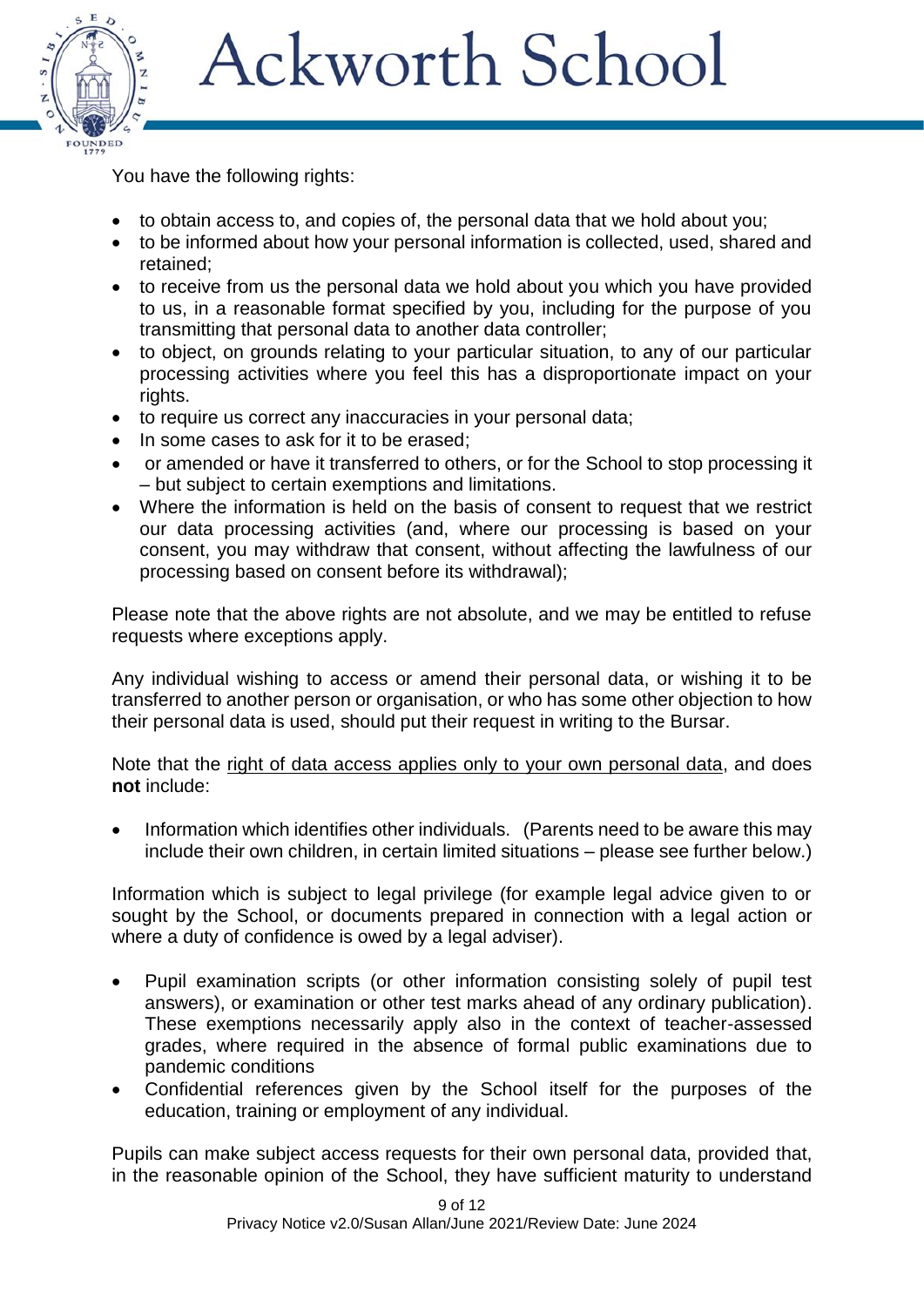

the request they are making. Pupils in the Senior School aged 13 and above are generally assumed to have this level of maturity, although this will depend on both the child and the personal data requested, including any relevant circumstances at home. Slightly younger children e.g. those in first and second forms of senior School may however be sufficiently mature to have a say in this decision, depending on the child and the circumstances.

A pupil of any age may ask a parent or other representative to make a subject access request on his/her behalf. The School may also consider there are lawful grounds for sharing with or without reference to that pupil. Parents will in general receive educational and pastoral updates about their children, in accordance with the Parent Contract. Where parents are separated, the School will in most cases aim to provide the same information to each person with parental responsibility, but may need to factor in all the circumstances including the express wishes of the child. All information requests from, on behalf of, or concerning pupils – whether made under subject access or simply as an incidental request – will therefore be considered on a case by case basis.

While a person with parental responsibility will generally be entitled to make a subject access request on behalf of younger pupils, the law still considers the information in question to be the child's. It may in some cases be necessary or appropriate  $-$  given the nature of the processing in question, and the pupil's age and understanding – to seek the pupil's consent. Parents should be aware that in such situations they may not be consulted, depending on the interests of the child, the parents' rights at law or under their contract, and all the circumstances. Where a pupil seeks to raise concerns confidentially with a member of staff and expressly withholds their agreement to their personal data being disclosed to their parents, the School may be under an obligation to maintain confidentiality unless, in the School's opinion, there is a good reason to do otherwise; for example where the School believes disclosure will be in the best interests of the pupil or other pupils, or if required by law.

Pupils are required to respect the personal data and privacy of others, and to comply with the School's IT Computer Acceptable Use Policy, the iPad user policy and the School rules. Staff are under professional duties to do the same covered under the relevant staff policies.

It should be clearly understood that the rules on subject access are not the sole basis on which information requests are handled. Parents may not have a statutory right to information, but they and others will often have a legitimate interest or expectation in receiving certain information about pupils without their consent. The School may consider that there are lawful grounds for sharing, with or without reference to that pupil.

Parents will in general receive educational and pastoral updates about their children, in accordance with the Parent Contract. Where parents are separated, the School will in most cases aim to provide the same information to each person with parental responsibility, but may need to factor in all the circumstances including the express wishes of the child.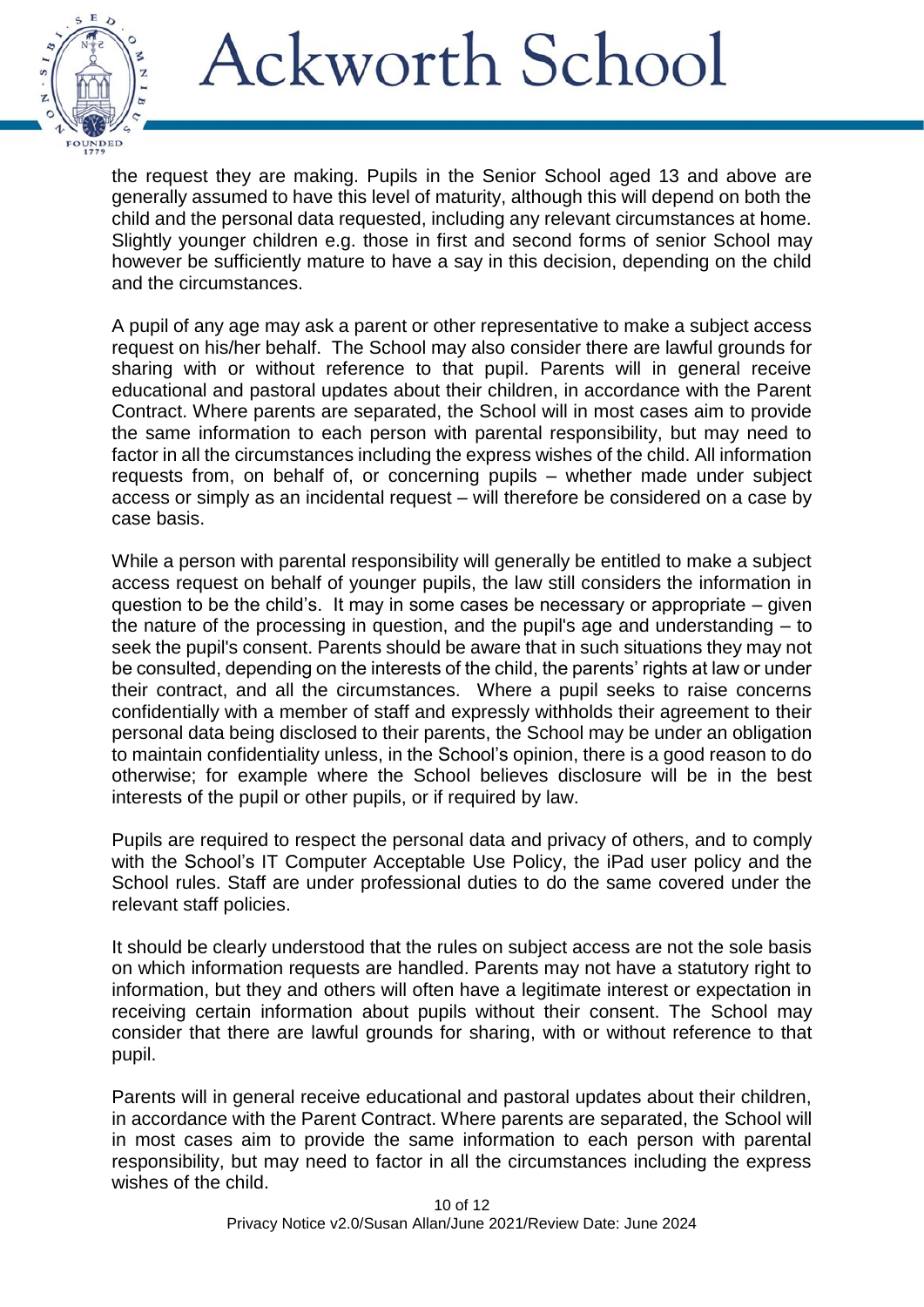

All information requests from, on behalf of, or concerning pupils – whether made under subject access or simply as an incidental request – will therefore be considered on a case by case basis.

### **Summary of Rights**

The rights under Data Protection Law belong to the individual to whom the data relates. However, the School will often rely on parental authority or notice for the necessary ways it processes personal data relating to pupils – for example, under the parent contract, or via a form. Parents and pupils should be aware that this is not necessarily the same as the School relying on strict consent (see section on Consent in "Why the School Needs to Process Personal Data").

Where consent is required, it may in some cases be necessary or appropriate – given the nature of the processing in question, and the pupil's age and understanding – to seek the pupil's consent. Parents should be aware that in such situations they may not be consulted, depending on the interests of the child, the parents' rights at law or under their contract, and all the circumstances.

In general, the School will assume that pupils' consent is not required for ordinary disclosure of their personal data to their parents, e.g. for the purposes of keeping parents informed about the pupil's activities, progress and behaviour, and in the interests of the pupil's welfare. That is unless, in the School's opinion, there is a good reason to do otherwise.

However, where a pupil seeks to raise concerns confidentially with a member of staff and expressly withholds their agreement to their personal data being disclosed to their parents, the School may be under an obligation to maintain confidentiality unless, in the School's opinion, there is a good reason to do otherwise; for example where the School believes disclosure will be in the best interests of the pupil or other pupils, or if required by law.

### **Amendments to This Policy**

The School will update this Privacy Notice from time to time. Any substantial changes that affect your rights will be provided to you directly as far as is reasonably practicable.

### **Queries, Concerns and Complaints**

Any comments or queries on this policy should be directed to the Bursar by emailing [Bursar@AckworthSchool.com](mailto:Bursar@Ackworthschool.com)

If an individual believes that the School has not complied with this policy or acted otherwise than in accordance with Data Protection Law, they should utilise the school complaints procedure and should also notify the Head. You can also make a referral to or lodge a complaint with the Information Commissioner's Office (ICO), although the